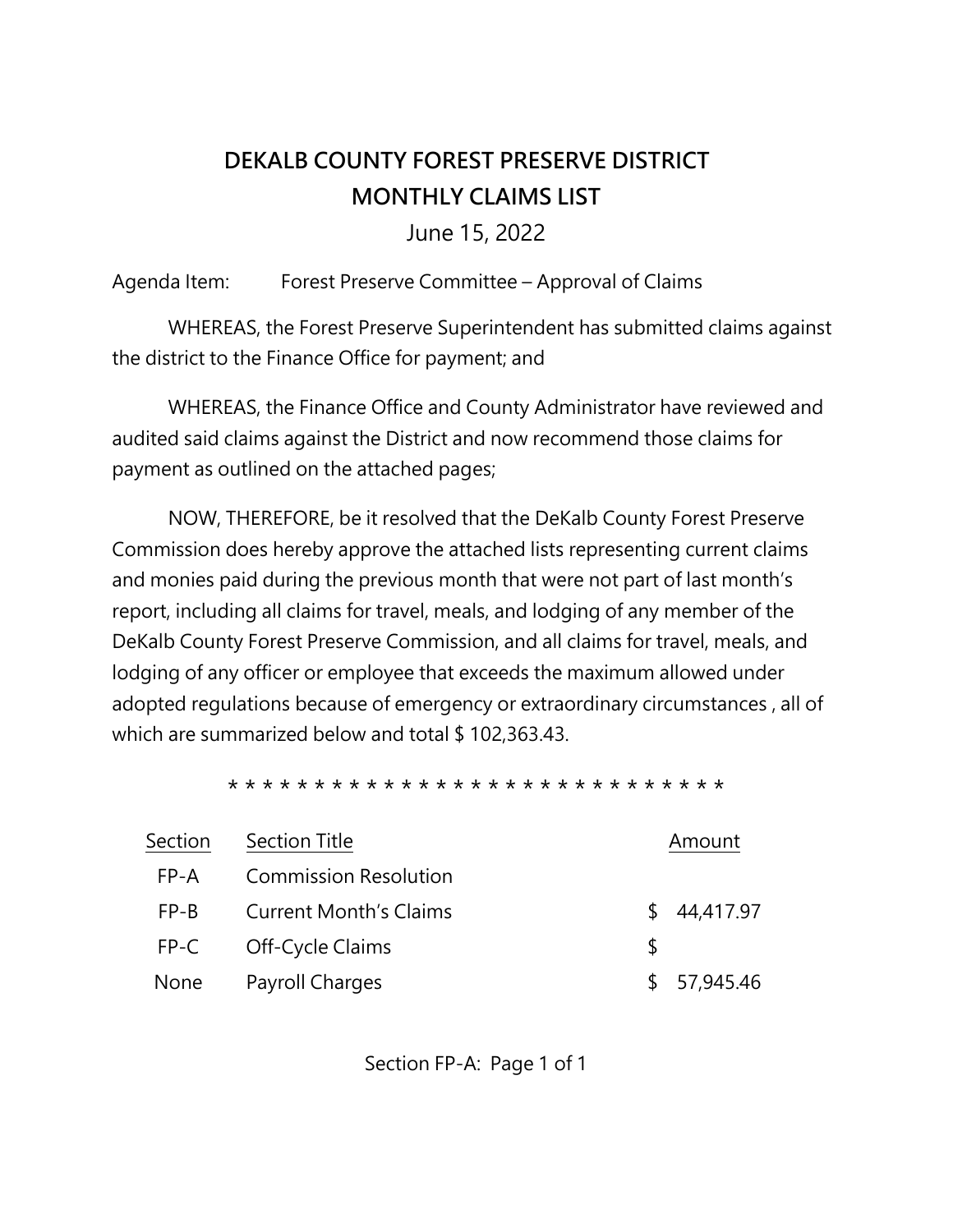## **DeKalb County Forest Preserve District Monthly Payments to Vendors Commission Approval 6/15/2022**

**6/10/2022 Printed**

**Section FP-B:**

| <b>SEQUENCE #</b> | <b>VENDOR</b>                    | <b>BUDGET ACCOUNT CHARGED</b>     | <b>AMOUNT</b> | <b>FREQUENCY</b>                  | <b>BOARD NOTES</b>          |
|-------------------|----------------------------------|-----------------------------------|---------------|-----------------------------------|-----------------------------|
| 2100              | <b>Forest Preserve</b>           | Department Head: Terry Hannan     |               | <b>Board Oversight Committee:</b> | <b>Forest Preserve</b>      |
| 2101              | <b>FP General</b>                |                                   |               |                                   |                             |
|                   | <b>1ST AYD CORPORATION</b>       | <b>SUPPLIES</b>                   | \$647.75      | As Necessary                      | <b>Cleaning Products</b>    |
|                   | ASKELAND TREE SERVICE INC        | PARK IMPROVEMENTS                 | \$800.00      | As Necessary                      | <b>Russell Woods Tree</b>   |
|                   | BRAD MANNING FORD INC            | MAINTENANCE - VEHICLES            | \$62.85       | As Necessary                      | <b>Truck Maintenance</b>    |
|                   | <b>CITY OF GENOA</b>             | <b>SUPPLIES</b>                   | \$18.50       | Monthly                           | <b>Riverwood Water Bill</b> |
|                   | <b>COMMONWEALTH EDISON</b>       | <b>UTILITIES</b>                  | \$709.86      | Monthly                           | Electricity                 |
|                   | <b>CONSERV FS</b>                | <b>FUEL</b>                       | \$656.11      | As Necessary                      | Fuel-Afton                  |
|                   | <b>CONSERV FS</b>                | <b>FUEL</b>                       | \$1,010.36    | As Necessary                      | Fuel-Riverwood              |
|                   | <b>CULLIGAN</b>                  | <b>SUPPLIES</b>                   | \$25.50       | Monthly                           | Rental                      |
|                   | DEKALB LAWN & EQUIPMENT          | MAINTENANCE - EQUIPMENT           | \$1,065.33    | As Necessary                      | Maintenance                 |
|                   | DEKALB LAWN & EQUIPMENT          | <b>MACHINE &amp; EQUIP. PARTS</b> | \$214.77      | As Necessary                      | Parts/Supplies              |
|                   | DEKANE EQUIPMENT CORP.           | <b>MACHINE &amp; EQUIP. PARTS</b> | \$33.33       | As Necessary                      | Parts                       |
|                   | DEKANE EQUIPMENT CORP.           | MAINTENANCE - EQUIPMENT           | (\$209.99)    | One-time                          | Credit                      |
|                   | DEKANE EQUIPMENT CORP.           | MAINTENANCE - EQUIPMENT           | \$309.23      | As Necessary                      | Maintenance                 |
|                   | E.A. DE ST. AUBIN NURSERY        | PARK IMPROVE.-STAFF LABOR         | \$2,506.00    | As Necessary                      | <b>Spring Plantings</b>     |
|                   | ECOWATER/DEKALB BOTTLED WATER    | <b>SUPPLIES</b>                   | \$22.60       | Monthly                           | Salt                        |
|                   | ENCAP, INC.                      | MAINTENANCE - GROUNDS             | \$833.00      | As Necessary                      | <b>GWT Grooming</b>         |
|                   | FIRST NATIONAL BANK OMAHA        | <b>FUEL</b>                       | \$173.83      | As Necessary                      | Sannauk Fuel                |
|                   | FIRST NATIONAL BANK OMAHA        | <b>SUPPLIES</b>                   | \$179.88      | Annually                          | GoDaddy.com Domain          |
|                   | FIRST NATIONAL BANK OMAHA        | <b>FUEL</b>                       | \$446.00      | As Necessary                      | Fuel                        |
|                   | FIRST NATIONAL BANK OMAHA        | <b>SUPPLIES</b>                   | \$493.99      | As Necessary                      | Preserve Supplies           |
|                   | FIRST NATIONAL BANK OMAHA        | <b>SUPPLIES</b>                   | \$131.36      | As Necessary                      | Sannauk Supplies            |
|                   | FIRST NATIONAL BANK OMAHA        | <b>SUPPLIES</b>                   | \$440.74      | As Necessary                      | Supplies                    |
|                   | FIRST NATIONAL BANK OMAHA        | <b>SPECIAL PROJECTS</b>           | \$416.00      | As Necessary                      | Registration                |
|                   | <b>GORDON'S HARDWARE</b>         | <b>SUPPLIES</b>                   | \$68.11       | As Necessary                      | Supplies                    |
|                   | <b>HIGHWAY FUND</b>              | <b>FUEL</b>                       | \$2,674.00    | Monthly                           | Fuel                        |
|                   | <b>HOLLEY SEPTIC SERVICE</b>     | <b>MAINTENANCE - BUILDING</b>     | \$1,100.00    | As Necessary                      | 3 Preserve Pump Privies     |
|                   | MENARDS, INC.                    | <b>SUPPLIES</b>                   | \$906.63      | As Necessary                      | Supplies                    |
|                   | MIDWEST TRADING                  | PARK IMPROVE.-STAFF LABOR         | \$1,340.13    | As Necessary                      | Mulch                       |
|                   | TOBINSON'S ACE HARDWARE          | <b>SUPPLIES</b>                   | \$358.70      | As Necessary                      | Supplies                    |
|                   | <b>VERIZON WIRELESS</b>          | <b>TELEPHONE</b>                  | \$541.22      | Monthly                           | Cell Phones                 |
|                   | <b>VILLAGE ACE HARDWARE</b>      | <b>SUPPLIES</b>                   | \$122.45      | As Necessary                      | Supplies                    |
|                   | <b>VILLAGE ACE HARDWARE</b>      | <b>SUPPLIES</b>                   | (\$25.77)     | As Necessary                      | Credit                      |
|                   | <b>WATSON SEPTIC INC</b>         | <b>MAINTENANCE - BUILDING</b>     | \$1,500.00    | As Necessary                      | <b>Septic Services</b>      |
|                   |                                  | <b>FP General Total:</b>          | \$19,572.47   |                                   |                             |
|                   | 2102 FP Land Acquisition         |                                   |               |                                   |                             |
|                   | ENCAP, INC.                      | <b>PARK IMPROVEMENTS</b>          | \$7,750.00    | As Necessary                      | S Branch Prairie Spraying   |
|                   | <b>FIRST NATIONAL BANK OMAHA</b> | <b>PARK IMPROVEMENTS</b>          | (\$1,344.00)  | One-time                          | Credit                      |